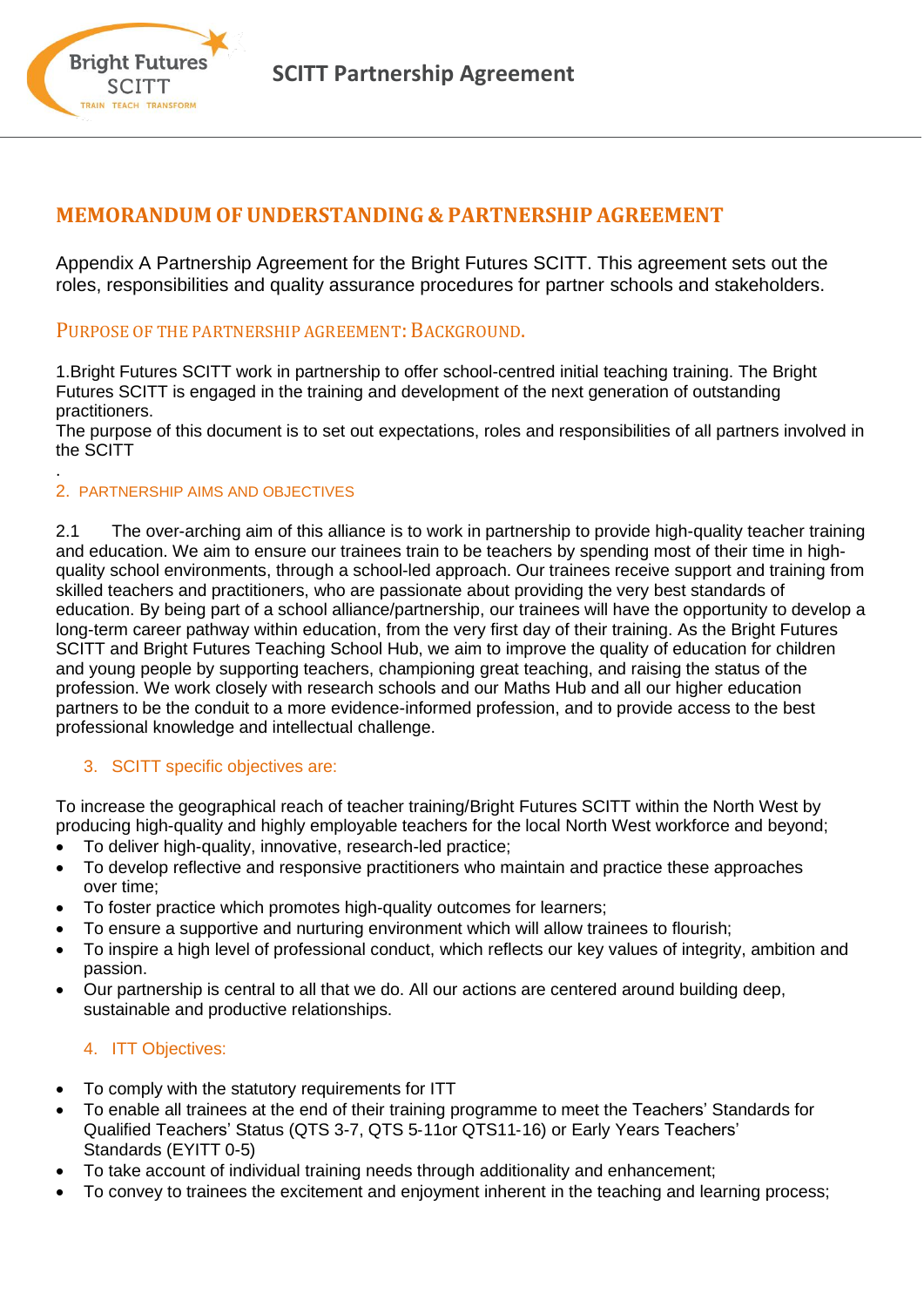

**SCITT Partnership Agreement** 

- To broaden and develop subject knowledge in line with current subject specifications at Key Stage 1–5 or at EYFS;
	- To develop the ability to work in a range of complimentary and contrasting contexts;
	- To instill in trainees a commitment to the success of each individual learner;
	- To deliver a rich training curriculum which embeds the ITT Core Content Framework to allow for a smooth and progressive transition when progressing as an Early Career Teacher (ECT), by covering the five key pillars;
	- To deliver beyond the ITT Core Content Framework through our sixth pillar of Mental Health and Well-being.

### **ITT Core Framework – 5 Core Areas:**

- Behaviour Management, behaviour management is addressed in High Expectations and Managing Behaviour (TS1 and TS7)
- Pedagogy, pedagogy is addressed in How Pupils Learn, Classroom Practice and Adaptive Teaching (TS2, TS4, TS5)
- Subject and Curriculum TS 3
- Assessment TS 6
- Professional Behaviours TS 8

#### **The Bright Futures SCITT**

Any school or setting that is hosting and therefore supporting with training is agreeing to accept the terms and conditions of this agreement and is confirming that they will adhere to the roles and responsibilities detailed.

#### **Recruitment and Selection**

| The SCITT will:                                                                                                                                                                                                                                                                                                                                                                                                                                     | <b>School/College/Setting will:</b>                                                                                                                                                                                                                                                                                                                                                                                                                                                                                                                                                                                                     |
|-----------------------------------------------------------------------------------------------------------------------------------------------------------------------------------------------------------------------------------------------------------------------------------------------------------------------------------------------------------------------------------------------------------------------------------------------------|-----------------------------------------------------------------------------------------------------------------------------------------------------------------------------------------------------------------------------------------------------------------------------------------------------------------------------------------------------------------------------------------------------------------------------------------------------------------------------------------------------------------------------------------------------------------------------------------------------------------------------------------|
| In collaboration with the partnership, conduct a high-<br>quality, open and transparent recruitment and<br>selection process in line with the ITT criteria.<br>Ensure all trainees have been subject to an<br>Enhanced Disclosure and Barring Service (DBS)<br>criminal records check, including a check of the<br>children's barred list and other relevant safeguarding<br>checks, and keep records showing that trainees have<br>obtained these. | In collaboration with Bright Futures SCITT,<br>$\bullet$<br>conduct a high quality, open and transparent<br>recruitment and selection process in line with the<br><b>ITT</b> criteria<br>In respect of School Direct salaried trainees and the<br>$\bullet$<br><b>EYITT</b> employment<br>based route, the school, college or setting will<br>ensure that all trainees have been subject to an<br>Enhanced Disclosure and Barring Service (DBS)<br>criminal records check, including a check of the<br>children's barred list and other relevant<br>safeguarding checks, and keep records showing<br>that trainees have obtained these. |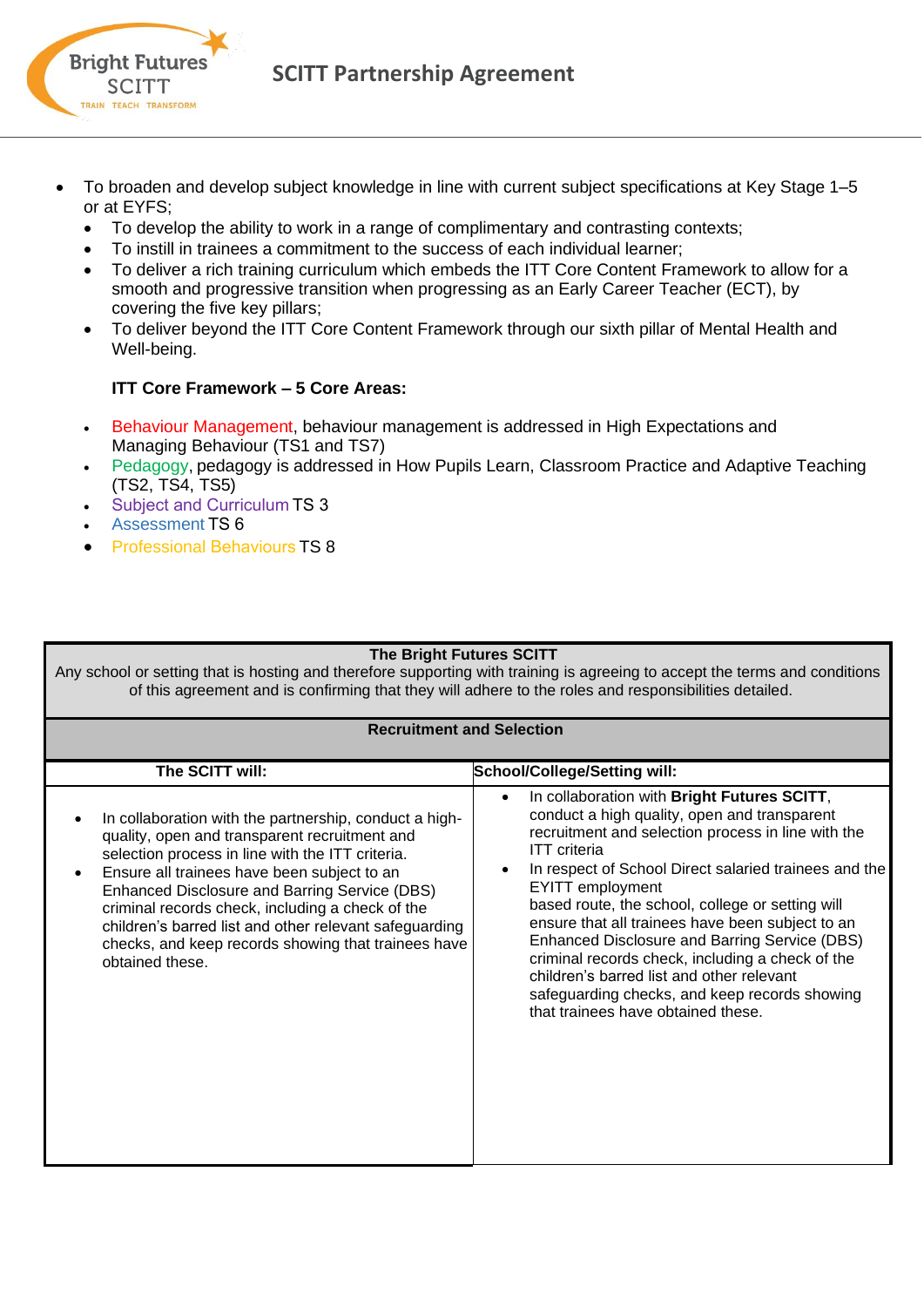

# **SCITT Partnership Agreement**

| <b>Prior to commencement of Placement</b>                                                                                                                                                                                                                                                                                                                                                                                                                                                                                                                                                                                                                                                                                                                                                                                                |                                                                                                                                                                                                                                                                                                                                                                                                                                                                                                                                                                                                                                                                                                                                                                                                                                                                                                                                                                                                                                                                                                                                                                                                                                                                                                                                                                                                                                                                                                                                                                                                                                                                                                                                                                                                                                                                                                                                                                                                                                                                                                                                                                          |  |
|------------------------------------------------------------------------------------------------------------------------------------------------------------------------------------------------------------------------------------------------------------------------------------------------------------------------------------------------------------------------------------------------------------------------------------------------------------------------------------------------------------------------------------------------------------------------------------------------------------------------------------------------------------------------------------------------------------------------------------------------------------------------------------------------------------------------------------------|--------------------------------------------------------------------------------------------------------------------------------------------------------------------------------------------------------------------------------------------------------------------------------------------------------------------------------------------------------------------------------------------------------------------------------------------------------------------------------------------------------------------------------------------------------------------------------------------------------------------------------------------------------------------------------------------------------------------------------------------------------------------------------------------------------------------------------------------------------------------------------------------------------------------------------------------------------------------------------------------------------------------------------------------------------------------------------------------------------------------------------------------------------------------------------------------------------------------------------------------------------------------------------------------------------------------------------------------------------------------------------------------------------------------------------------------------------------------------------------------------------------------------------------------------------------------------------------------------------------------------------------------------------------------------------------------------------------------------------------------------------------------------------------------------------------------------------------------------------------------------------------------------------------------------------------------------------------------------------------------------------------------------------------------------------------------------------------------------------------------------------------------------------------------------|--|
| The Bright Futures SCITT will:                                                                                                                                                                                                                                                                                                                                                                                                                                                                                                                                                                                                                                                                                                                                                                                                           | <b>School/College/Setting will:</b>                                                                                                                                                                                                                                                                                                                                                                                                                                                                                                                                                                                                                                                                                                                                                                                                                                                                                                                                                                                                                                                                                                                                                                                                                                                                                                                                                                                                                                                                                                                                                                                                                                                                                                                                                                                                                                                                                                                                                                                                                                                                                                                                      |  |
| Prior to embarking upon a placement all trainees will<br>have had an induction to the programme,<br>outlining, programme expectations, the code of<br>conduct, health and safety, safeguarding, finance. In<br>addition, they will have been introduced to The<br>Prevent Duty and gained an understanding of their<br>responsibilities with regard to the advice given*.<br>Promote and advance equality and diversity and<br>$\bullet$<br>eliminate discrimination.<br>Allocate trainees to placements based on their<br>$\bullet$<br>identified training needs.<br>Provide specific guidance to explain the requirements<br>٠<br>for each placement and guidance on how to support<br>the trainee throughout their training in the setting.<br>Have an overview of the progress and tracking<br>$\bullet$<br>system for the placement | By offering Placement opportunities and<br>enhancements to trainees, accept they are agreeing<br>to the terms and conditions of this agreement and<br>will adhere to the terms and conditions of the ITT<br>Partnership Agreement prior to training any<br>trainees.<br>Promote and advance equality and diversity and<br>$\bullet$<br>eliminate discrimination.<br>Have a written Health and Safety Policy in place.<br>$\bullet$<br>Ensure that all trainees are provided with the<br>$\bullet$<br>following at the commencement of their training in<br>each school:<br>- The child protection policy<br>- The staff behaviour policy (sometimes called a<br>Code of Conduct)<br>- Information about the role of the<br>designated safeguarding lead<br>- A copy of Keeping Children Safe in Education.<br>- Note for 2021: (and beyond<br>if required) trainees should be given sight of the<br>school's/setting's COVID-19 risk assessment and<br>procedures /information for staff.<br>- Introduce the setting's safeguarding policy and<br>approach to The Prevent Duty, in order that the<br>trainee is fully briefed about their responsibilities.<br>- Introduction to the schools/settings health and<br>safety policy including the fire evacuation policy<br>Agree that the Bright Futures SCITT can store and<br>$\bullet$<br>utilise school, college, setting, information that it<br>holds and use that information for enhancing the<br>training and education it provides.<br>Appoint a trained Professional Mentor who will liaise<br>with The Bright Futures SCITT SCITT to ensure that<br>all training in the setting is of high quality,<br>all trainees are receiving their entitlement and that<br>the required SCITT paperwork is returned on the<br>prescribed dates (including, interim report<br>forms, summative report form and any requested<br>evaluations).<br>Ensure correct contact details for the<br>setting (including email addresses) are provided.<br>Provide a class/subject mentor that has QTS or for<br>$\bullet$<br>the EYITT (early years employment based route)<br>the mentor must hold a suitable EY qualification and |  |
| Offer Mentor Training outlining the process and<br>٠<br>procedures to enable schools and settings<br>to evaluate the progress of all trainees accurately<br>and consistently (see relevant Placement handbook)                                                                                                                                                                                                                                                                                                                                                                                                                                                                                                                                                                                                                           | have mentoring experience.<br>Ensure all mentors working with trainees have QTS<br>$\bullet$<br>or EYTS (or equivalent)<br>Ensure all mentors working with trainees have a<br>$\bullet$<br>clear understanding of the most recent Teachers'<br>standards for the relevant age phase and The Bright                                                                                                                                                                                                                                                                                                                                                                                                                                                                                                                                                                                                                                                                                                                                                                                                                                                                                                                                                                                                                                                                                                                                                                                                                                                                                                                                                                                                                                                                                                                                                                                                                                                                                                                                                                                                                                                                       |  |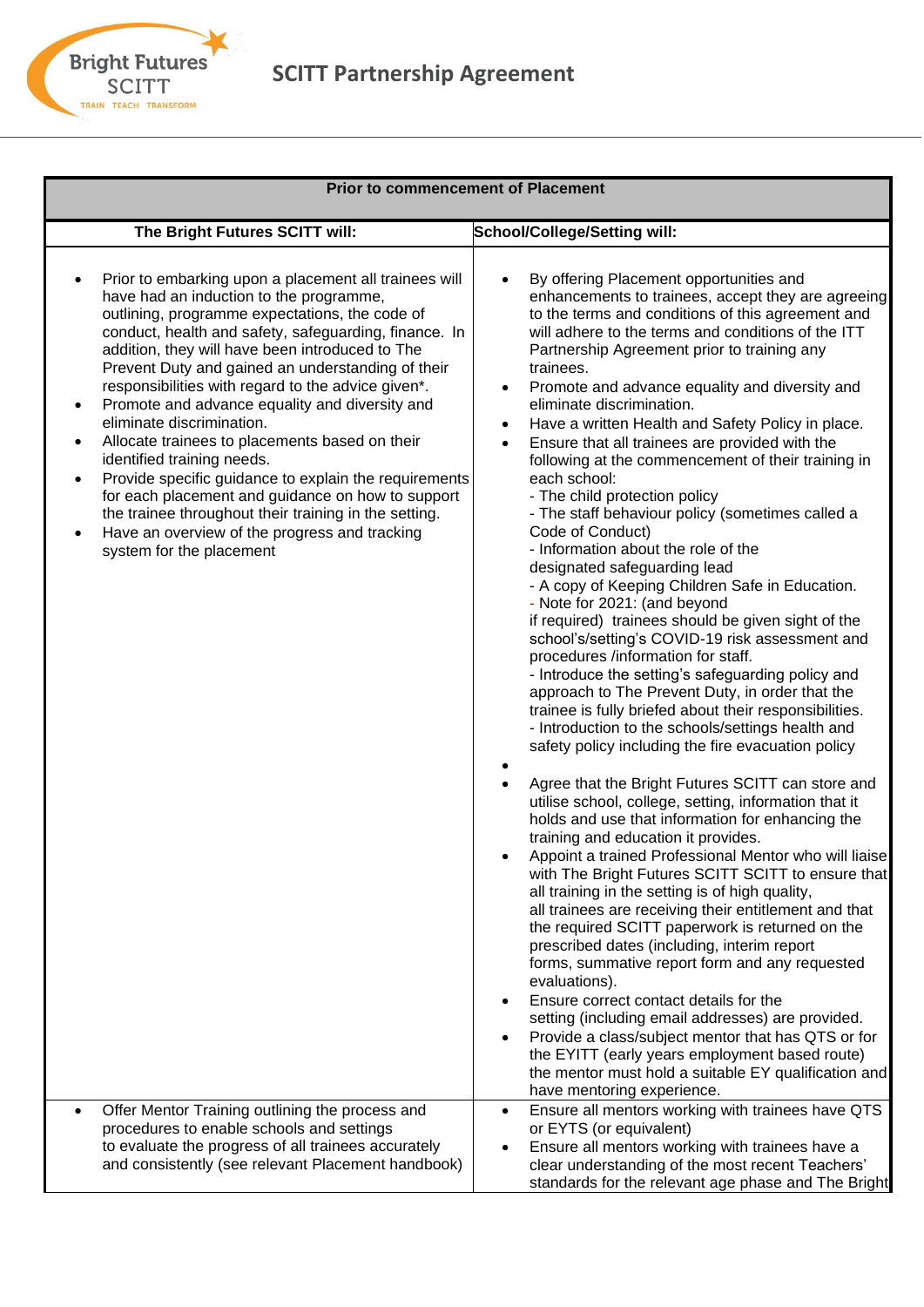

**Bright Futures SCITT** 

| Remain accountable for all progress evaluations and<br>recommendations.                                                                                                                                                                                                                                                                                                                           |                                          | Futures SCITT progress review processes and<br>procedures (see relevant Placement handbook)                                                                                                                                                                                                                                                                                                                                                       |
|---------------------------------------------------------------------------------------------------------------------------------------------------------------------------------------------------------------------------------------------------------------------------------------------------------------------------------------------------------------------------------------------------|------------------------------------------|---------------------------------------------------------------------------------------------------------------------------------------------------------------------------------------------------------------------------------------------------------------------------------------------------------------------------------------------------------------------------------------------------------------------------------------------------|
| Outline the payment for any placement when<br>confirming the offer of a placement has been<br>accepted and a trainee has been allocated.<br>In circumstances where trainees do not complete<br>$\bullet$<br>their Placement in full as originally agreed, for<br>whatever reason, any payments will be subject to a<br>reduction on a pro-rata basis, to fairly represent the<br>work undertaken. |                                          | Ensure all mentors engage in mentor training and<br>are aware of and familiar with, all the<br>required SCITT paperwork that they must complete<br>For a trainee that leaves placement early, for<br>payment to be received by the school/setting an<br>interim or summative report form must be received.<br>The request for the relevant form will depend on<br>when the trainee left placement and will be advised<br>by Bright Futures SCITT. |
| <b>Portion of Placement</b>                                                                                                                                                                                                                                                                                                                                                                       | Pro-rata payment                         |                                                                                                                                                                                                                                                                                                                                                                                                                                                   |
| completed/attended                                                                                                                                                                                                                                                                                                                                                                                | amount                                   |                                                                                                                                                                                                                                                                                                                                                                                                                                                   |
| Up to and including 5 days<br>completed/attended                                                                                                                                                                                                                                                                                                                                                  | £10 per day attended<br>(Maximum of £50) |                                                                                                                                                                                                                                                                                                                                                                                                                                                   |
| Over 5 days and up to 25% of<br>agreed days completed/attended                                                                                                                                                                                                                                                                                                                                    | 25% of agreed<br>payment amount          |                                                                                                                                                                                                                                                                                                                                                                                                                                                   |
| 26% - 50% of agreed days<br>completed/attended                                                                                                                                                                                                                                                                                                                                                    | 50% of agreed<br>payment amount          |                                                                                                                                                                                                                                                                                                                                                                                                                                                   |
| 51% - 75% of agreed days                                                                                                                                                                                                                                                                                                                                                                          | 75% of agreed                            |                                                                                                                                                                                                                                                                                                                                                                                                                                                   |
| completed/attended                                                                                                                                                                                                                                                                                                                                                                                | payment amount                           |                                                                                                                                                                                                                                                                                                                                                                                                                                                   |
| 76% - 100% of agreed days                                                                                                                                                                                                                                                                                                                                                                         | 100% of agreed                           |                                                                                                                                                                                                                                                                                                                                                                                                                                                   |
| completed/attended                                                                                                                                                                                                                                                                                                                                                                                | payment amount                           |                                                                                                                                                                                                                                                                                                                                                                                                                                                   |
|                                                                                                                                                                                                                                                                                                                                                                                                   |                                          |                                                                                                                                                                                                                                                                                                                                                                                                                                                   |

| <b>During Placement</b>                                                                                                                                                                                                                                                                                                                                                                                       |                                                                                                                                                                                                                                                                                                                                                                                                                                                                                                                                                                                                                                                                                                                                                                                                                                                                                                                                                                                                                                                                                                                                      |  |
|---------------------------------------------------------------------------------------------------------------------------------------------------------------------------------------------------------------------------------------------------------------------------------------------------------------------------------------------------------------------------------------------------------------|--------------------------------------------------------------------------------------------------------------------------------------------------------------------------------------------------------------------------------------------------------------------------------------------------------------------------------------------------------------------------------------------------------------------------------------------------------------------------------------------------------------------------------------------------------------------------------------------------------------------------------------------------------------------------------------------------------------------------------------------------------------------------------------------------------------------------------------------------------------------------------------------------------------------------------------------------------------------------------------------------------------------------------------------------------------------------------------------------------------------------------------|--|
| The Bright Futures SCITT will:                                                                                                                                                                                                                                                                                                                                                                                | <b>School/College/Setting will:</b>                                                                                                                                                                                                                                                                                                                                                                                                                                                                                                                                                                                                                                                                                                                                                                                                                                                                                                                                                                                                                                                                                                  |  |
| Ensure compliance of trainees' timetables.<br>$\bullet$<br>Ensure trainees receive their Collaborative Progress<br>Review meeting(s) (CPR)<br>Engage with the trainees and mentors ensuring regular<br>communication<br>Report any safeguarding concerns that might be<br>shared with the Bright Futures SCITT*<br>Seek the voice of the alliance to continue to make<br>improvements to the SCITT programmes | Ensure all mentors are fully aware of their roles and<br>$\bullet$<br>responsibilities, including:<br>Establishing trusting relationships, modelling high<br>$\bullet$<br>standards of practice, and understanding how to<br>support a trainee through initial teacher training,<br>Hold weekly progress review meetings to provide<br>$\bullet$<br>formal feedback on the trainees progress and areas<br>for development<br>Supporting trainees to develop their teaching<br>$\bullet$<br>practice in order to set high expectations of all<br>pupils and meet their needs,<br>Setting high expectations and inducting the trainees<br>$\bullet$<br>to understand their roles and responsibilities as a<br>teacher,<br>Ensure completion of trainees' timetables in<br>$\bullet$<br>accordance with the requirements of<br>that placement.<br>Monitor trainee progress and share this with Bright<br>$\bullet$<br>Futures SCITT including placement interim and<br>summative reports<br>Provide trainees with enhancement<br>$\bullet$<br>opportunities/CPD according to their need in line<br>with the ITT Core Content Framework: |  |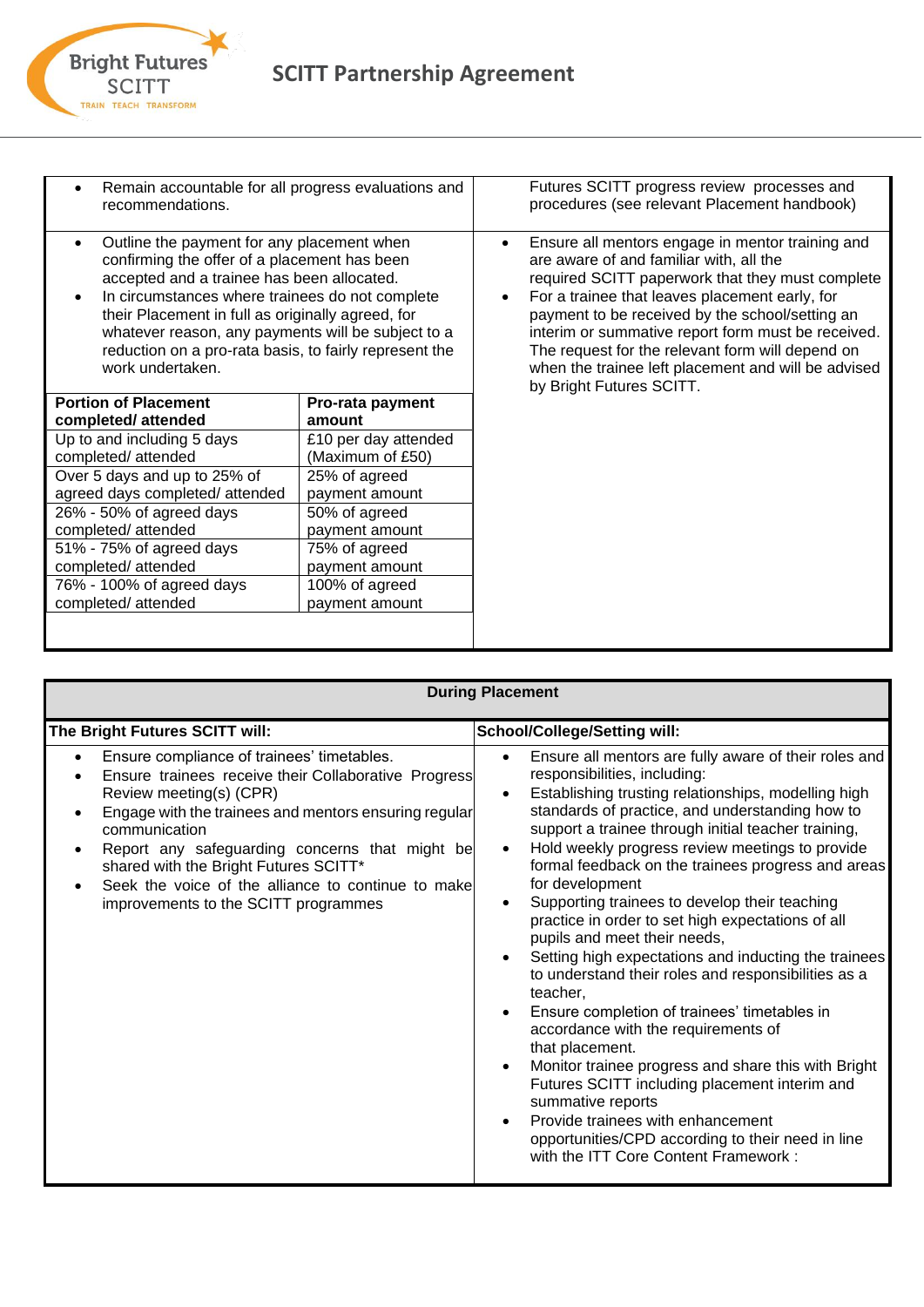

# **SCITT Partnership Agreement**

|                                                                                                                                        | Behaviour management - behaviour<br>management is addressed in High<br><b>Expectations and Managing Behaviour</b><br>(TS1 and TS7);<br>Pedagogy - pedagogy is addressed in How<br>$\bullet$<br>Pupils Learn, Classroom Practice and<br>Adaptive Teaching (TS2, TS4, TS5);<br>Subject and Curriculum TS 3<br><b>Assessment TS 6</b><br>Professional behaviours TS 8                                                                                                                                                                                                                                                                                                                                                                                                                                                                   |
|----------------------------------------------------------------------------------------------------------------------------------------|--------------------------------------------------------------------------------------------------------------------------------------------------------------------------------------------------------------------------------------------------------------------------------------------------------------------------------------------------------------------------------------------------------------------------------------------------------------------------------------------------------------------------------------------------------------------------------------------------------------------------------------------------------------------------------------------------------------------------------------------------------------------------------------------------------------------------------------|
|                                                                                                                                        | Ensure that all trainees are able to train across<br>appropriate key stages/age phases and<br>qualification levels, as appropriate, to gain the<br>breadth and depth of experience required.<br>Engage, if required with the external moderator<br>process.<br>Facilitate hosting a SCITT member of staff for the<br>collaborative progress review meetings (CPR)<br>Report any safeguarding concerns to the SCITT if<br>required*<br>Provide suitable rooms, with lighting, heating and<br>technical facilities for trainees and ensure<br>appropriate amenities are available for trainees to<br>use.<br>Provide access to ICT equipment with internet<br>connection at a level appropriate to the number and<br>requirements of the trainees.<br>Provide trainees with lanyards, keys and door<br>passes as appropriate/required. |
| *Pease note the Bright Futures SCITT has a Safeguarding<br>whilst on placement policy which is available on our<br>website/on request. |                                                                                                                                                                                                                                                                                                                                                                                                                                                                                                                                                                                                                                                                                                                                                                                                                                      |

| <b>After Placement</b>                     |                                                                                                                                                                                                                                                                  |  |
|--------------------------------------------|------------------------------------------------------------------------------------------------------------------------------------------------------------------------------------------------------------------------------------------------------------------|--|
| The Bright Futures SCITT will:             | <b>School/College/Setting will:</b>                                                                                                                                                                                                                              |  |
| Track trainee progress over all placements | Ensure that all required reports are completed to a<br>high quality and returned on the prescribed dates<br>Provide feedback on all of the<br>SCITT procedures, through participation in<br>evaluation and/or working as part of the SCITT<br>development group. |  |